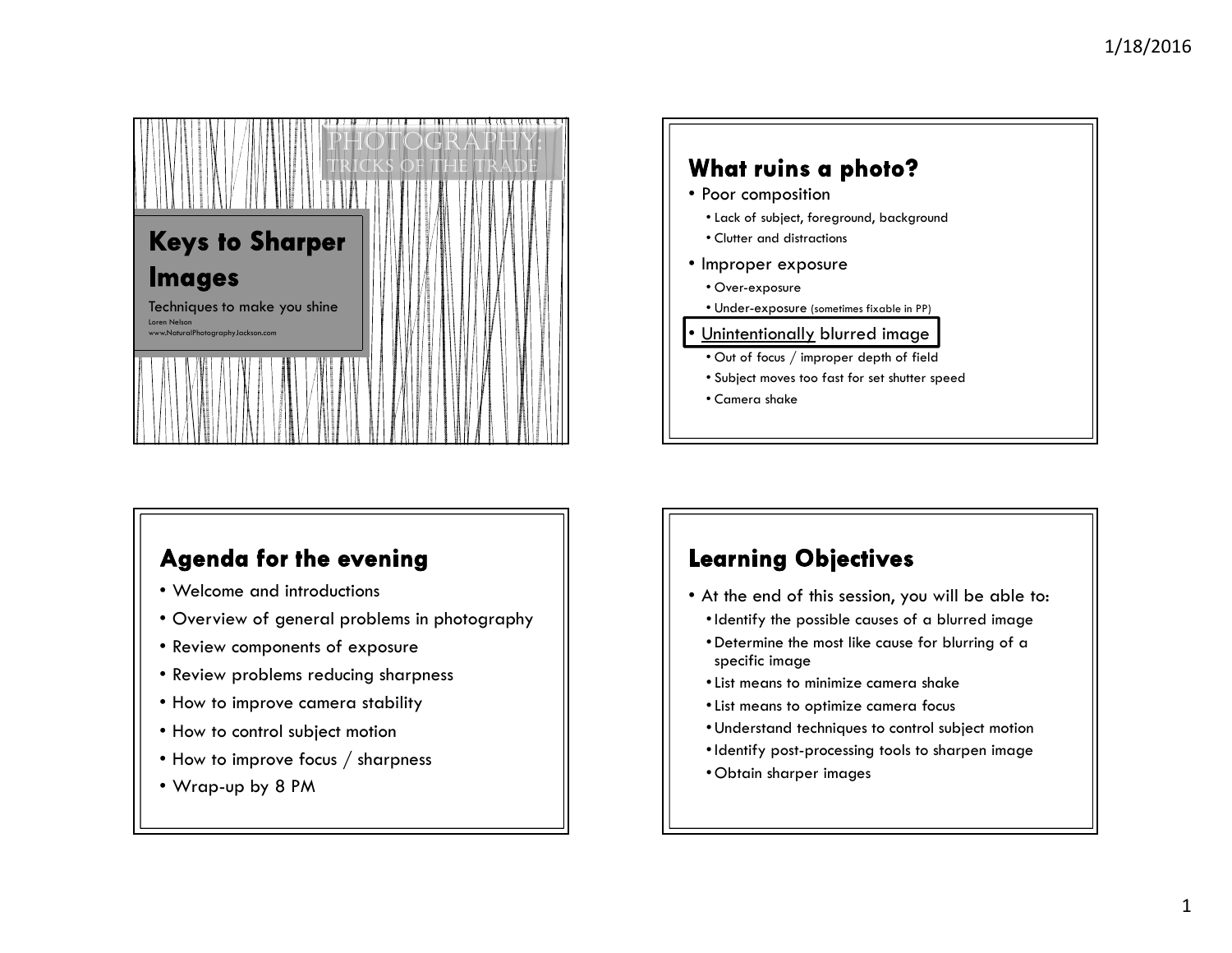## **Camera Characteristics**

- Type (phone, Point-and-shoot, super-zoom, mirrorless (MILC), Single lens reflex (dSLR)
- Brand
- Shooting modes Auto, Program, A, S, Manual, Bulb
- Image capture RAW or JPEG
- Sensor size, pixels, resolution, sensitivity, digital noise
- ISO range
- Shutter speed range
- Burst rate
- Other bells and whistles





### About pixel count

- Generally, more pixels give higher resolution
- More pixels per sensor area means smaller pixels
- Smaller pixels need more light and create more noise
- If two sensors have the same digital noise at 100%, the sensor with the most pixels will produce a cleaner image
- 8-12 megapixels give far more resolution than needed for web posts and viewing (72 ppi)
- 22 megapixels will yield 14x22 print at 240dpi

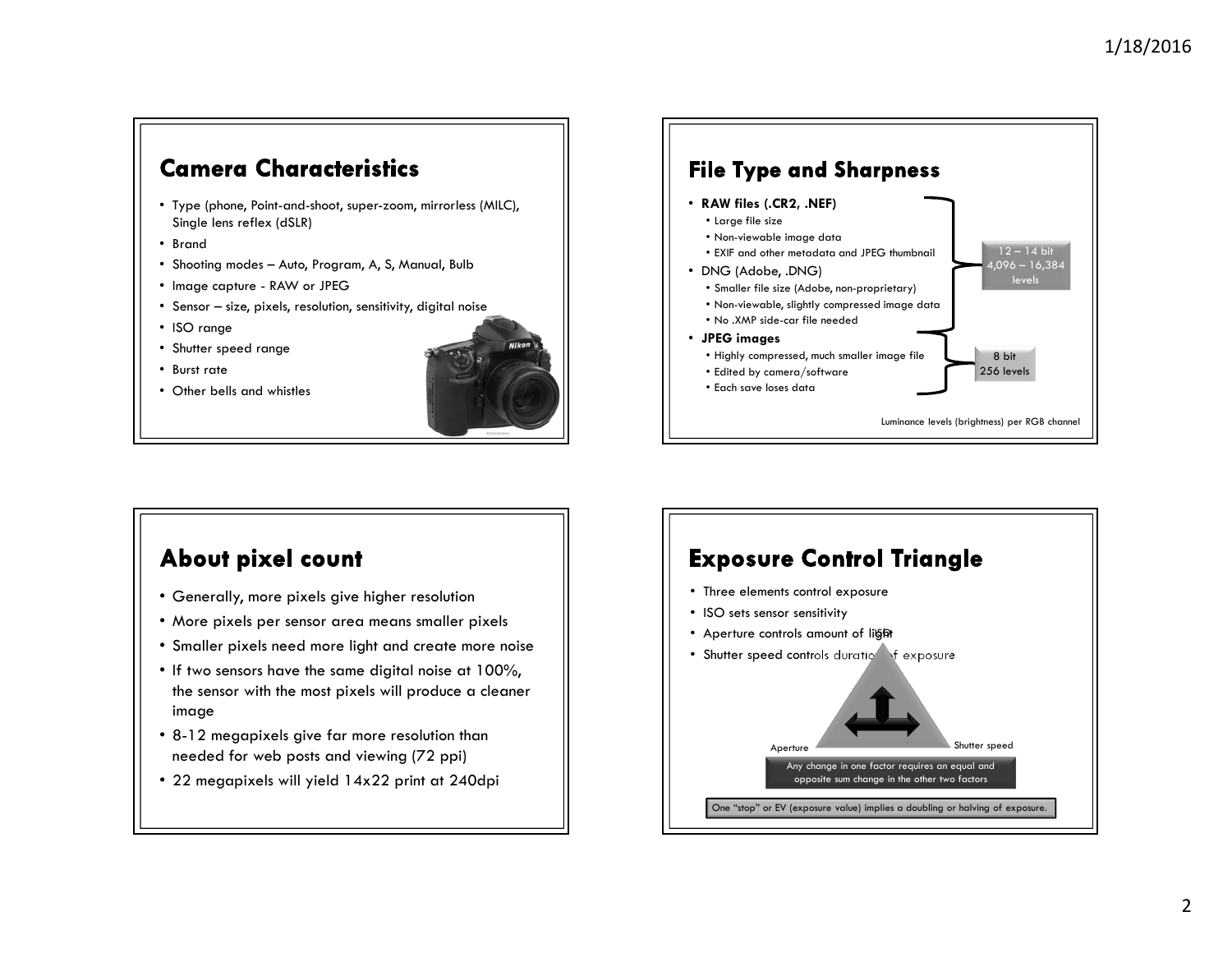



- Your tripod is your <u>most</u> important accessory<br>————————————————————
- Tripod
	- Aluminum versus carbon fiber
	- Height maximum and minimum; weight
	- Stability
	- Leg sections, locks, elevator, and other features
- Head
	- Pan (3 axis) head, ball head, or gimbal
- Quick connect ARCA Swiss versus proprietary
- Monopod and other stabilization devices
- Spend the money now or spend <mark>more</mark> later!



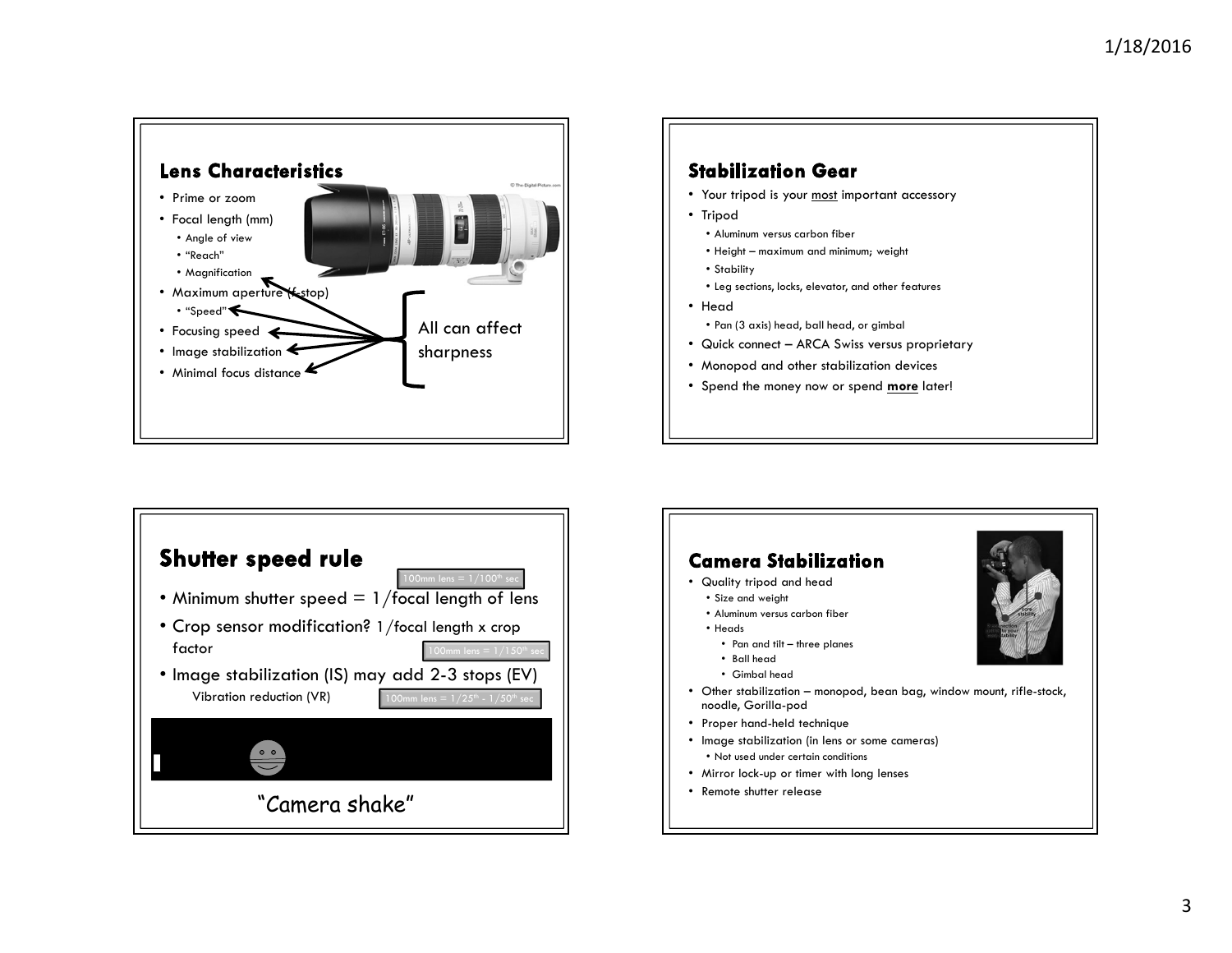#### f-stop Pro and Con **Depth of Field** High f-stopLow f-stop• Distance between nearest and farthest objects that are in acceptable focus• Small aperture• Large aperture• Precise focus is at a single point in a plane• Wide depth of field  $\longleftrightarrow$  • Narrow depth of field • Any plane nearer or farther the light point on the sensor will • Slow shutter speed• Fast shutter speedappear as a circle • Star-effect in bright light • Freeze action• When focus of the circle is sufficiently small to appear to be a single point, we say focus is acceptable• Motion effects • Minimize camera shake• The actual size of the circle is called the "circle of confusion"• Defraction softening • Corner softening• The distance of the subject that yields an acceptable circle of confusion (i.e., a point) before and behind precise focus is the depth of field



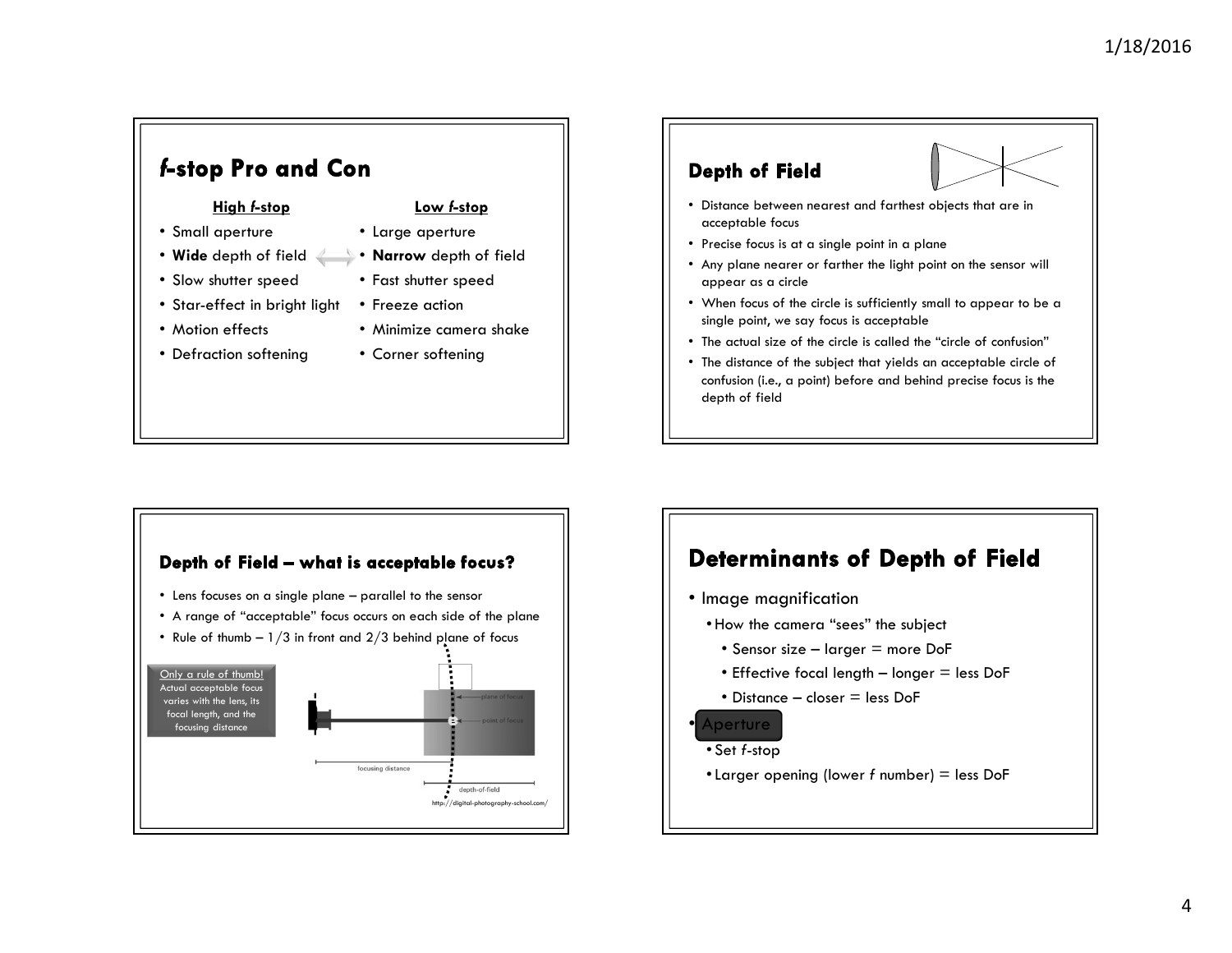f/2.8Large<br>Aperture

Light passes<br>straight<br>through



#### **Defraction**

- Assume high quality lens
- Full-frame camera defraction-limited at smaller than f/22
- APS-C sensor defraction-limited at smaller than f/16



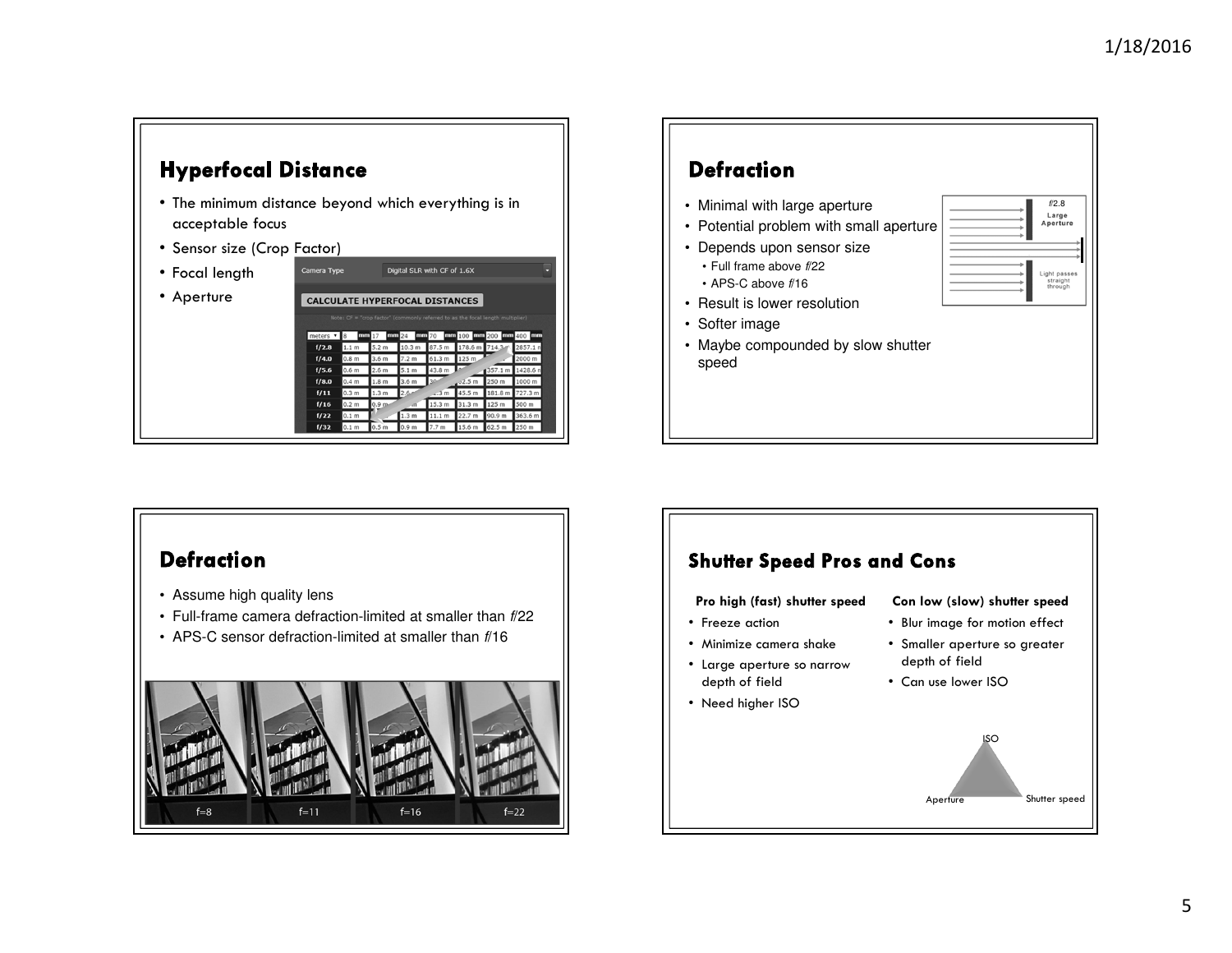





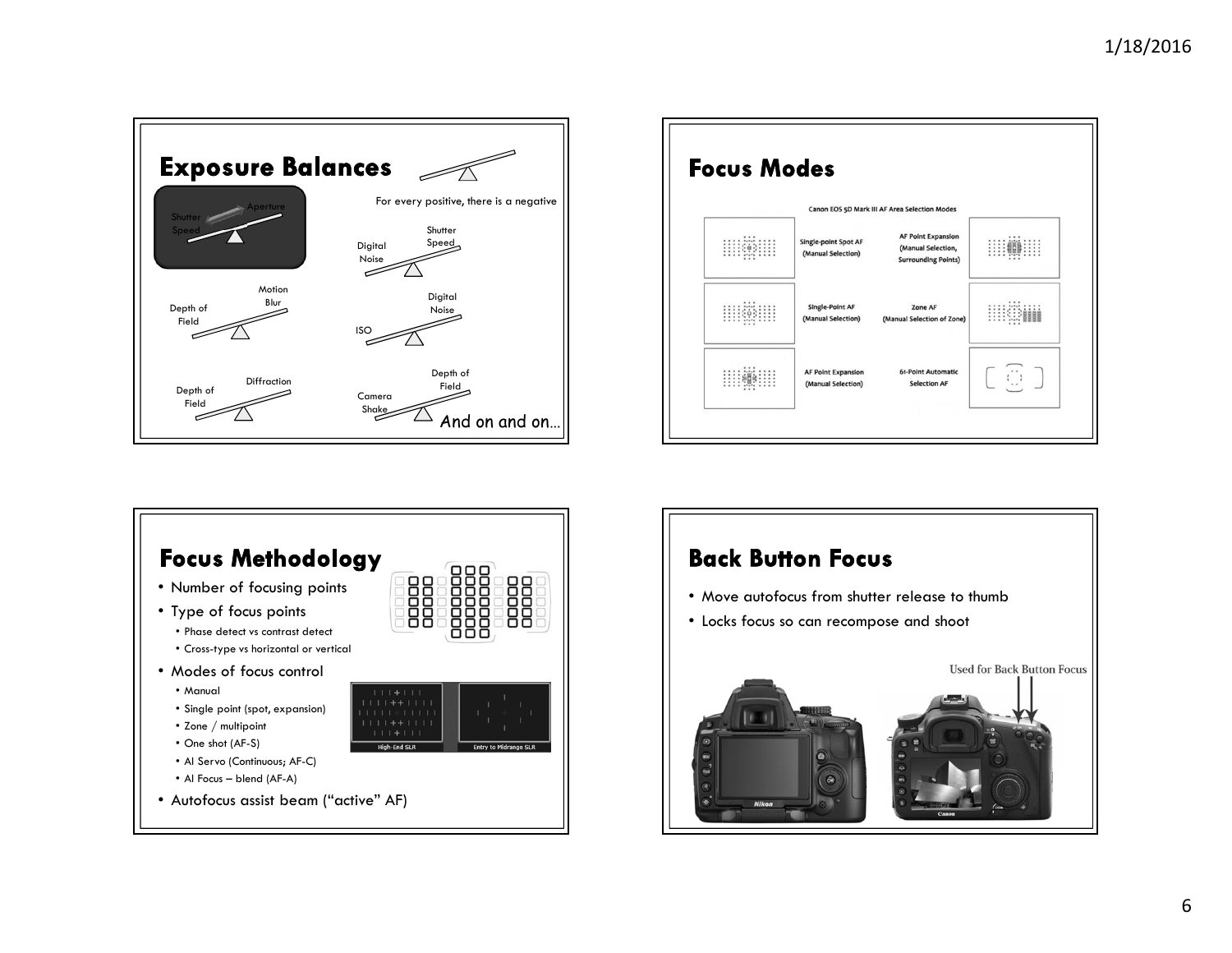# Mirror Lock-up

- Designed to reduce vibration caused by "mirror slap"
- When activated, press shutter release once to lock mirror and press again to activate shutter
- Use only on tripod
- Other options:
	- Two second delay
	- Live View mode

#### Post-processing / Editing

- Exposure / luminosity intensity of light
- Contrast / tonality range of luminosities
- Saturation (intensity of color)
- White balance
- Level and crop
- Sensor dust
- Distractions
- Digital noise reduction
- Sharpen

## **Moving Subjects**



- Intentional blur
	- Slow shutter speed
	- May need stabilization (tripod)
- Panning
	- Blurs the background and not the subject



## **Post-processing Sharpening**

- Not really sharpening
- Local contrast adjustments of "edges"
- Noise reduction  $\displaystyle{/}$  sharpening paradox
- Lightroom or CameRaw clarity slider
- Lightroom or CameRaw sharpening
- Photoshop sharpening tools
	- High-pass filter, Smart Sharpen, unsharpen mask, other filters, other
	- Blur simulation filters (many in PSCC)
- Other software sharpening tools & plug-ins